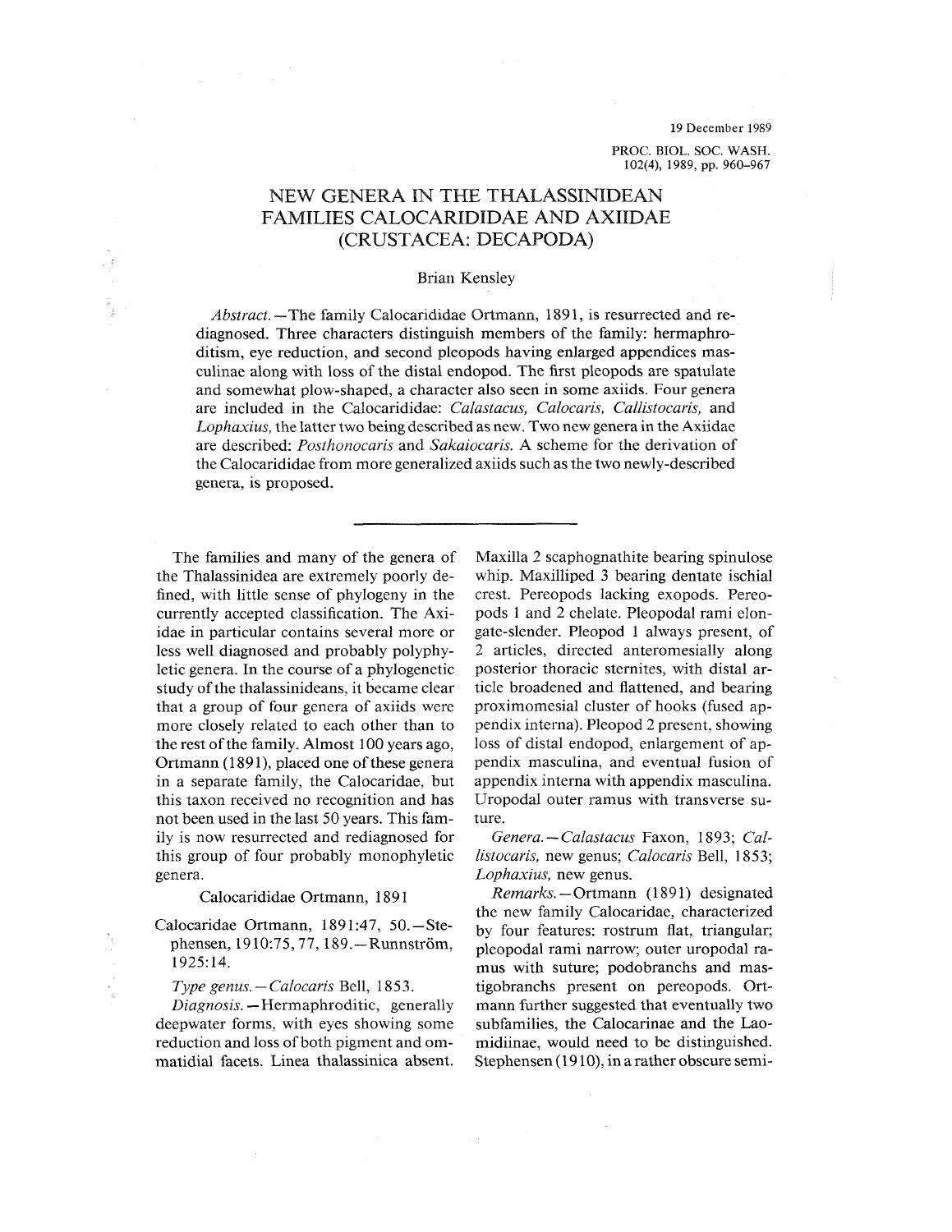#### VOLUME 102, NUMBER 4 961

popular handbook, used the name Calocaridae as a family of the Anomura, though not designating an author. His diagnosis, loosely translated, reads: "The large chelae have straight long fingers, but no tubercles. Two pairs of legs have chelae. Suture across outer branches of uropod. (\*Footnote—By a misfortune this suture was dropped from fig. 51). Only one genus and species with us" [presumably meaning 'in Denmark']. Following this diagnosis, is a short discussion and figure *oiCalocaris macandreae Bell.* The only other use of the name Calocaridae I have been able to trace, is that of Runnström (1925). This family name (in corrected form), is now resurrected, and its diagnosis expanded, to include several related genera, but not the genera of the Laomidiidae, which are markedly different.

*Calastacus Faxon,* 1893

*Calastacus* Faxon, 1893:194.—Borradaile, 1903:539. — de Man, 1925:8, 116. — Balss, 1957:1580. — de Saint Laurent, 1972:353, 354.

*Type species.—By* monotypy, *Calastacus stilirostris Faxon,* 1893:194.

*Diagnosis.* —Hermaphroditic. Carapace: supraocular spine present; post-cervical carina and spines lacking; rostrum at lower level than anterior carapace; rostral margins unarmed (except for supraocular spine); median carina entire; submedian carina lacking; lateral carina present only as short posterior extension of lateral rostral margins. Eye lacking pigment, stalk equal to or shorter than cornea. Antennal acicle a slender, elongate spike.

Maxillipeds: exopods on 1–3; epipods on 1-3, with small podobranch on 3; 2 arthrobranchs on 3.

Pereopods: lacking exopods; epipods on 1-4, small podobranchs on 1-3; 2 arthrobranchs on 1-4; pleurobranchs lacking; propodi and dactyli of 3-5 cylindrical, not expanded; pereopod 1 chelipeds slightly asymmetrical, not sexually dimorphic; pe-

reopod 2 chelate; pereopods 3-5, dactyli simple.

Pleopods: rami elongate-slender; appendix interna present on 2-5; pleopod 1 of 2 articles, distal article broad, plow-shaped, appendix interna represented by small mesial lobe bearing hooks; pleopod 2 with small appendix interna fused with basal article of appendix masculina; both articles of latter with double row of setae on mesial margin.

Uropod: outer ramus with transverse dentate suture.

Telson: lacking dorsal spines, longer than wide.

*Species. —* 

- *Calastacus laevis* de Saint Laurent, 1972. Bay of Biscay, north-east Atlantic, 950- 1000 m.
- *Calastacus stilirostris Faxon,* 1893. Pacific Mexico, 1208 m.

*Callistocaris,* new genus

*Type species.—By* present designation, *Calocaris alcocki* (McArdle, 1900).

 $Et$ *ymology*. — The generic name is derived from the Greek "kallistos"—most beautiful, plus "karis"—a shrimp. Gender: feminine.

*Diagnosis.* —Hermaphroditic. Carapace: strong supraocular spine present; postcervical carina and spines lacking; rostrum set slightly lower than anterior carapace; rostral margins armed; median carina entire; submedian carina entire; lateral carina entire posterior to supraocular spine. Eye lacking pigment, anteriorly flattened, with mesiodistal tubercle; eye and stalk not differentiated. Antennal acicle fairly well developed, spike-like, but considerably less than half length of peduncle article 4.

Maxillipeds: exopods and epipods (no podobranchs) on 1-3; 2 arthrobranchs on 3.

Pereopods: exopods lacking; epipods on 1-4, podobranchs lacking; 2 arthrobranchs on 1-4; pleurobranchs lacking; propodi and dactyli of 3-5 not expanded; pereopod 1 chelae symmetrical, lacking gape between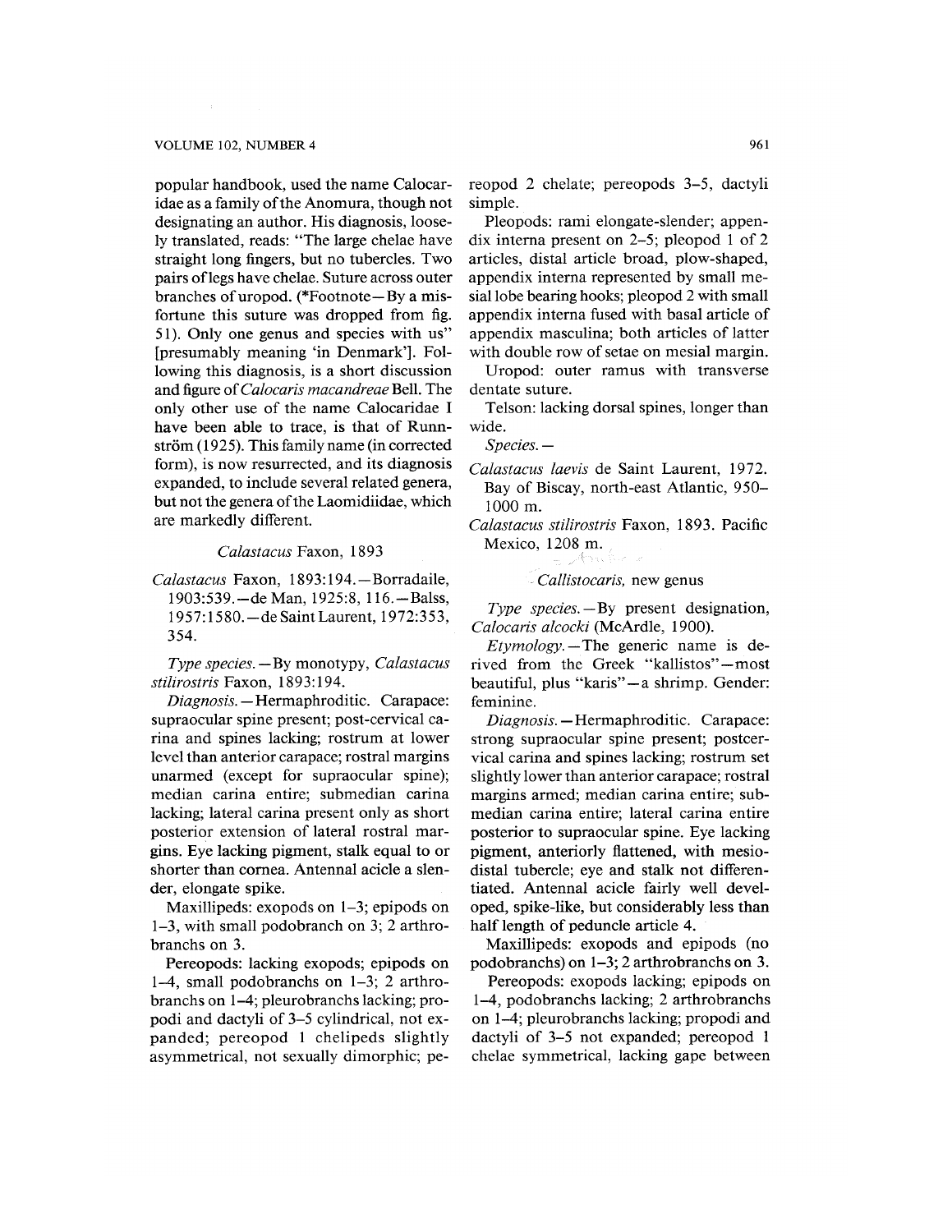fingers; pereopod 2 chelate; dactyli of 3-5 simple. Branchiae simple, lacking pinnae.

Pleopods: rami elongate-slender, appendix interna lacking on 3-5, pleopod 1 uniramous, biarticulate, distal article bilobed, with small mesial patch of hooks; pleopod 2 appendix masculina with indication of fusion of 2 articles, with double row of spines along mesial margin, and with appendix interna fused basally.

Uropod: outer ramus with transverse nondentate suture.

Telson: longer than wide, lacking dorsal spines.

*Species. —* 

- *Callistocaris aberrans* (Bouvier, 1905). Off St. Lucia, Lesser Antilles, 809 m.
- *Callistocaris alcocki* (McArdle, 1900). Bay of Bengal, 992 m.
- *Callistocaris* cf *alcocki* (McArdle, 1900). SW Indian Ocean, 1000 m.

Calocaris Bell, 1853

*CalocarisBell, 1853:231.* - Ortmann, 1891: 50, pl. 1, fig. 5d-i. - Borradaile, 1903: 539. – de Man, 1925:7, 114. – Balss, 1957: 1580.-de Saint Laurent, 1972:353, 354. *Type species.* - By monotypy, *Calocaris* 

*macandreae Bell,* 1853:233.

*Diagnosis.* —Hermaphroditic. Carapace: supraocular spine part of lateral rostral spine series; post-cervical carina entire; rostrum at slightly lower level than anterior carapace; rostral margins armed; median carina entire; submedian carina absent; lateral carina armed. Eye lacking pigment, stalk and cornea not differentiated; anteriorly flattened and contiguous along midline. Antennal acicle reduced to barely visible scale.

Maxillipeds: exopods and epipods on 1– 3; reduced podobranch on 2 and 3; 2 arthrobranchs on 3.

Pereopods: lacking exopods; epipods on 1-4, small podobranchs on 1-3; 2 arthrobranchs on 1-4; pleurobranchs lacking; propodi and dactyli of 3-5 not expanded; pereopod 1, chelae subsimilar, symmetrical, not sexually dimorphic, broad gape between fingers; pereopod 2 chelate; pereopods 3-5 dactyli simple.

Pleopods: pleopod 1 of 2 articles, distal article expanded, lobed, with patch of hooks on small mesiodistal lobe; pleopod 2, endopod lacking distal portion, appendix masculina slender, mesially setose, of single article, appendix interna articulating at its base.

Uropod: outer ramus with transverse nondentate suture.

Telson: longer than wide, with or lacking two rows of submedian non-articulating dorsal spines.

*Species. —* 

- *Calocaris barnardi Stebhing,* 1914. OffSaldanha Bay, South Africa, 89-180 m. Off Namibia, 338 m.
- *Calocaris granulosus Grehenyuk,* 1975. Gulf of Alaska.
- *Calocaris macandreae Bell,* 1853. Mediterranean; North-east Atlantic, 25-1072 m.
- *Calocaris* sp. Indian 'form' of *C. macandreae* (see Alcock, 1901): Bay of Bengal, Arabian Sea.
- *Calocaris templemani* Squires, 1965. Northwest Atlantic, Newfoundland, Gulf of Maine, 260 m.

#### *Lophaxius,* new genus

*Type species.—By* present designation, *Lophaxius rathbunae,* new species *{=Calastacus investigatoris* Rathbun, 1904, *non*  Anderson, 1896).

Etymology.—The generic name is derived from the Greek 'lophos,' a crest or mane, referring to the post-cervical middorsal ridge of the carapace, plus the frequently-used 'axius.' Gender: masculine.

*Diagnosis.* —Hermaphroditic. Carapace: supraocular spine (part of lateral rostral series) present; post-cervical carina with irregular tubercles present; rostrum at slightly lower level than anterior carapace; rostral margins armed; median carina entire; submedian carina absent; lateral carina only extending short distance posterior to rostrum, with one or two spines. Cornea un-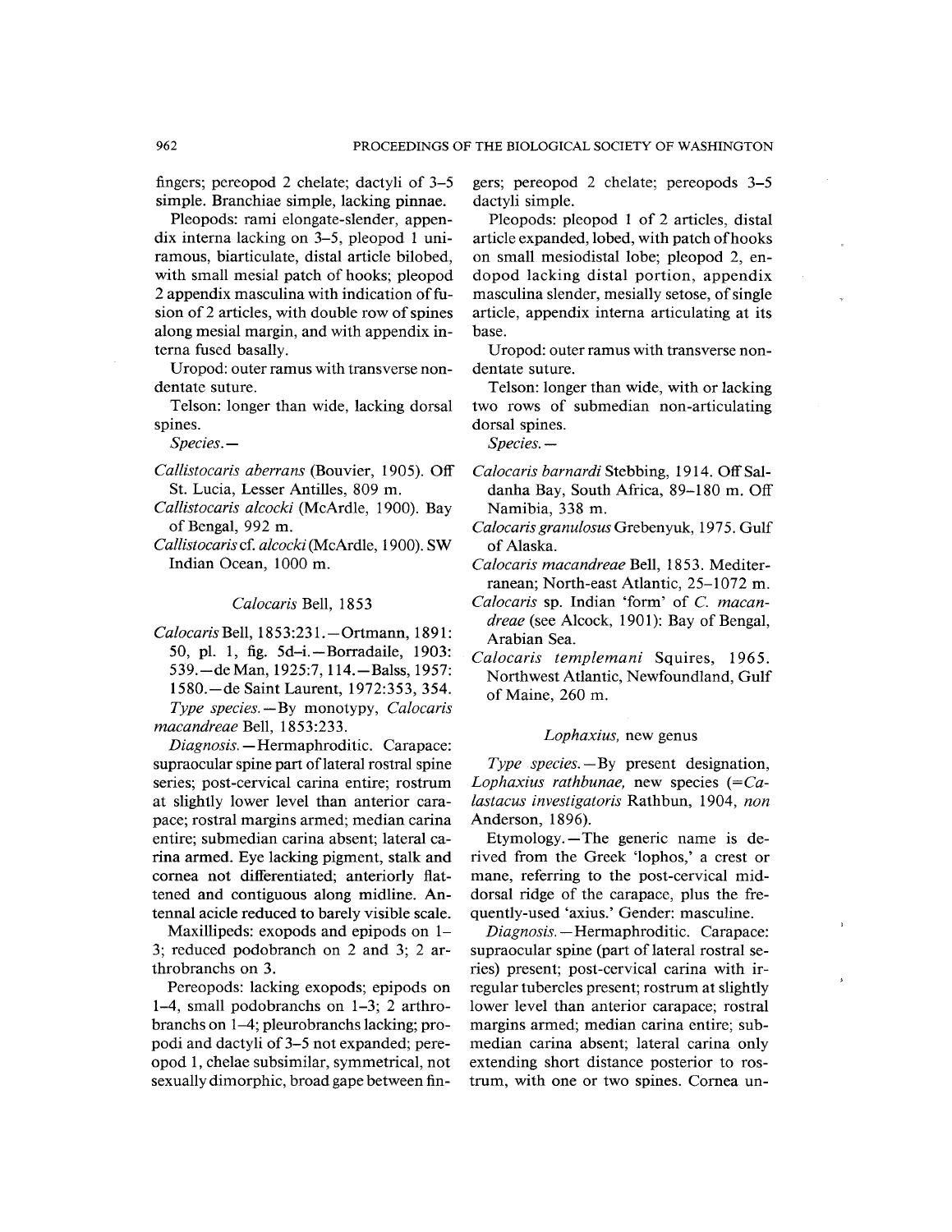#### VOLUME 102, NUMBER 4 963

pigmented, not flattened; stalk subequal to cornea in length. Antennal acicle short. Maxillipeds 1-3 with exopods and epipods; large podobranch on 2 and 3; 2 arthrobranchs on 3.

Pereopods: exopods lacking; epipods on 1-4, with large podobranch on 1-3; 2 arthrobranehs on 1-4; pleurobranchs lacking; pereopod 1 symmetrical, fingers of chelae  $\sqrt{a}$  gaping basally; pereopod 2 subchelate; dactyli of 3-5 simple.

> Pleopods: rami elongate-slender; appendix interna present on 2-5; pleopod 1 of 2 articles, distal article spatulate, with small mesial patch of hooks; pleopod 2, appendix masculina slender, tapering, setose, with appendix interna articulating at its base.

> Uropod: outer ramus with transverse nondentate suture.

> Telson: longer than wide, with dorsal nonarticulating spines.

*Species. —* 

*Lophaxius investigatoris* (Anderson, 1896). Arabian Sea, 1733 m.

*Lophaxius rathbunae,* new species. Northeastern Pacific, Alaska to California, 549- 1190 m.

*Remarks.—Lophaxius* resembles *Calastacus* in having non-pigmented eyes, and with the cornea not flattened as in *Calocaris.* It differs from typical *Calastacus* in having spines on the rostrum, pleopod 1 not as broadly plow-shaped, the appendix masculina of pleopod 2 not as modified, the appendix interna free, in having a well developed postcervical carina, and in having the chela of pereopod 1 with a gap between fingers as in *Calocaris.* 

#### *Lophaxius rathbunae,* new species

*Calastacus investigatoris* Rathbun, 1904: 151, *non* Anderson, 1896. —Schmitt, 1921:112, fig. 75, *non* Anderson, 1896.

*Diagnosis.*—Carapace, palm of first chela, abdominal somites, uropods, and telson tuberculate. Merus of pereopod 1 with about 10 spines on anterior (upper) margin, eight

spines on posterior (lower) margin. Outer uropodal ramus with six spines on outer margin; inner uropodal ramus with two or three spines on outer margin.

*Material—Syniype^,* USNM 28316, cl 19.5 mm, *Albatross* sta 3347, off Cascade Head, Oregon, 631 m. - USNM 28317, cl 19.1 mm. *Albatross* sta 3210, south of Dannakh Islands, Alaska, 884 m.-USNM 28318, ovig. cl 18.4 mm, 17.1 mm. *Albatross* sta 2928, off San Diego, California, 763 m. - USNM 155734, cl 17.1 mm, Al*batross* sta 4352, off San Diego, California, 979-1005 m.

*Remarks.* —The species *Calastacus investigatoris* Anderson, 1896, from 1733 m in the Arabian Sea is, from the description and figure (Alcock & Anderson 1896:pl. 25, fig. 1) remarkably similar to the north-eastern Pacific species, but differs in having weaker spination on the anterior and posterior margins of the merus of the first chelipeds, and in lacking marginal teeth on the inner uropodal ramus. No doubt further differences would be apparent, were material of the Indian Ocean species available. Indeed, Rathbun (1904:151) mentioned that not all the eastern Pacific specimens agreed with Alcock's description; she also noted some variability in the specimens at her disposal. Given the vast distance between the Indian and Pacific Ocean records, and the differences noted, the two species cannot be regarded as conspecific.

## Key to genera of the Calocarididae

| 1. Post-cervical carina or ridge present |
|------------------------------------------|
| 2<br>on carapace                         |
| - Carapace lacking post-cervical ca-     |
| 3<br>rina                                |
| 2. Eyes flattened, mesially contiguous   |
|                                          |
| Eyes rounded, not mesially contig-       |
|                                          |
| 3. Eyes rounded; appendix masculina      |
| mesially setose  Calastacus              |
| Eyes flattened; appendix masculina       |
| mesially spinose  Callistocaris          |
|                                          |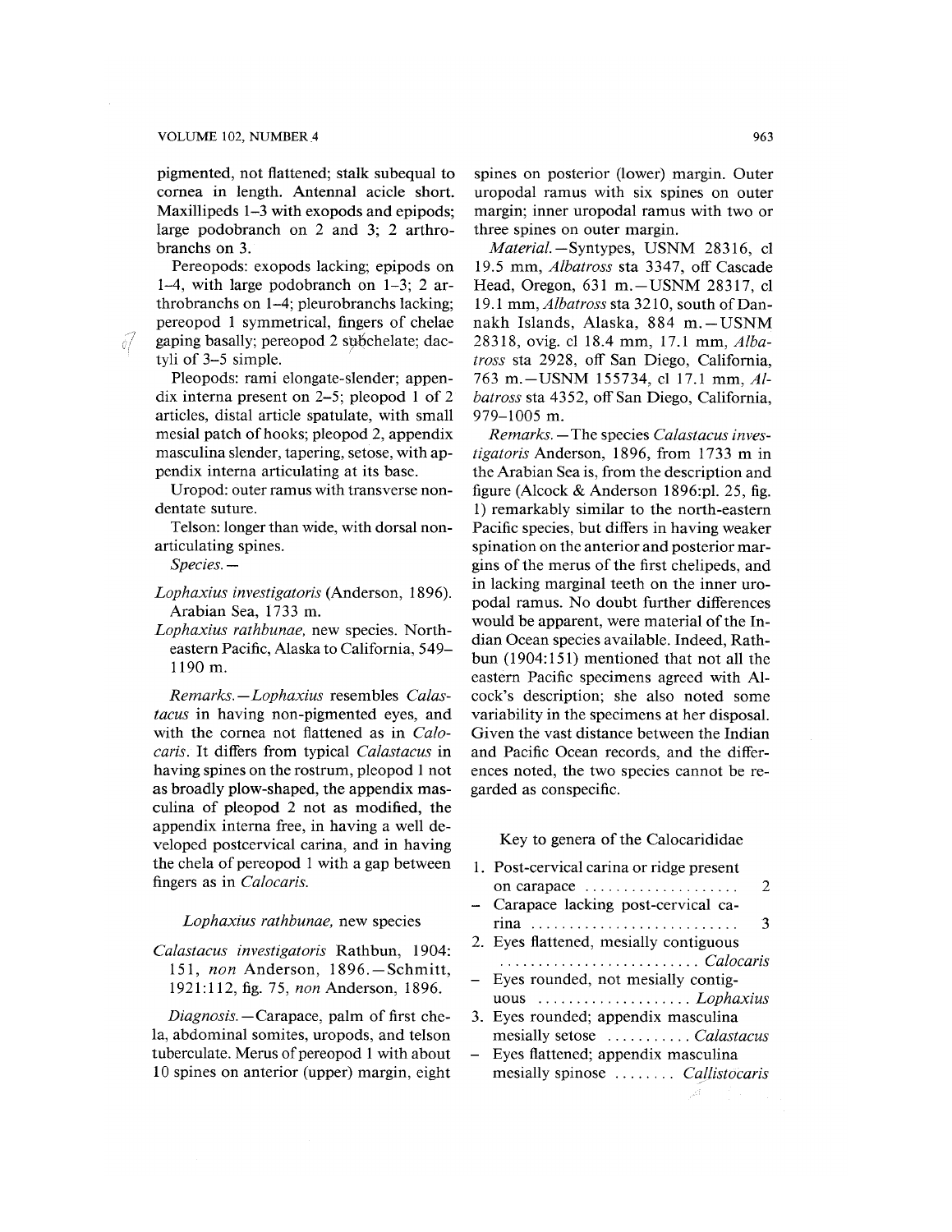## Axiidae Huxley, 1878 *Posthonocaris,* new genus

*Type species.—By* present designation, *Axius rudis'R&ihhun,* 1906.

*Etymology.* —The generic name is a combination of the Greek 'posthon'—one having a large penis (referring to the large appendix masculina), plus 'karis'—a shrimp. Gender: feminine.

*Diagnosis.* — Gonochoristic, but with hermaphroditic forms occurring in the population. Carapace: cervical groove present; postcervical carina and spines absent; rostral margins armed; median carina entire; submedian carina dentate; lateral carina entire (apart from supraocular spine). Eyes well pigmented; eyestalk rounded, longer than or subequal to cornea. Antennal acicle a well developed spike.

Maxillipeds: exopods on 1-3; epipod present on 1 and 2; 3 with epipod plus podobranch, two arthrobranchs.

Pereopods: exopods absent; pereopods 1- 3 with epipod plus podobranch; pereopod 4 with epipod only; two arthrobranchs on 1-4; one pleurobranch on 2-4. Pereopod 1 chelae asymmetrical. Pereopods 3-5, dactyli simple.

Pleopods: Rami elongate-slender. Pleopod 1 in female slender-elongate, of 2 articles, distal article bearing marginal setae; pleopod 1 of male or hermaphrodite spatulate, of 2 articles, distal article bearing proximomesial clump of hooks; pleopod 2 of male or hermaphrodite with distal setose portion of endopod somewhat reduced, appendix masculina and appendix interna articulating at about midlength of endopod, appendix masculina elongate, setose, reaching well beyond apices of endopod and exopod; pleopods 3-5 lacking appendices internae.

Uropod: Outer ramus with transverse dentate suture.

Telson: With non-articulating dorsal spines; single posterolateral articulating spine.

*Species. —* 

*Lophaxius longipes {Bo\xvier,* 1905), off Barbados, 225 m.

So Salain ???

*Lophaxius rudis* (Rathbun, 1906), off Hawaii, 73-426 m.

## *Sakaiocaris,* new genus

*Type species.—By* present designation, *Axiopsis brucei Szka.i,* 1986.

*Etymology.* —The generic name is a combination of 'sakai,' for Dr. Katsushi Sakai, plus the Greek 'karis'—a shrimp. Gender: feminine.

*Diagnosis.—Males,* females, and hermaphroditic forms occurring in same species. Carapace: cervical groove present; post-cervical carina a low rounded ridge lacking spines or tubercles; rostral margins dentate; median carina dentate; submedian carina dentate; lateral carina dentate. Eye with reduced pigmentation; eyestalk rounded. Antennal acicle a well developed spike.

Maxillipeds: 1-3 with epipod and exopod, 2-3 with reduced podobranch; two arthrobranchs on 3.

Pereopods: exopods lacking; epipod plus podobranch on 1-3; epipod only on 4; two arthrobranchs on 1-4; one pleurobranch on 2-4. Pereopod 1, chelae asymmetrical. Pereopod 2 chelate. Pereopods 3-5, dactyli simple.

Pleopods: Pleopod 1 of male of 2 articles, distal article spatulate, with proximomesial clump of small hooks. Pleopod 1 in female (and in only hermaphrodites seen), slender, elongate, of 2 articles, distal article bearing marginal setae; pleopod 2 in male with large exopod and endopod, setose appendix masculina and appendix interna both articulating proximally on endopod. Pleopods 3-5 with free appendix interna.

Uropod: outer ramus with dentate transverse suture.

Telson: with non-articulating dorsal spines; with two articulating postero-lateral spines.

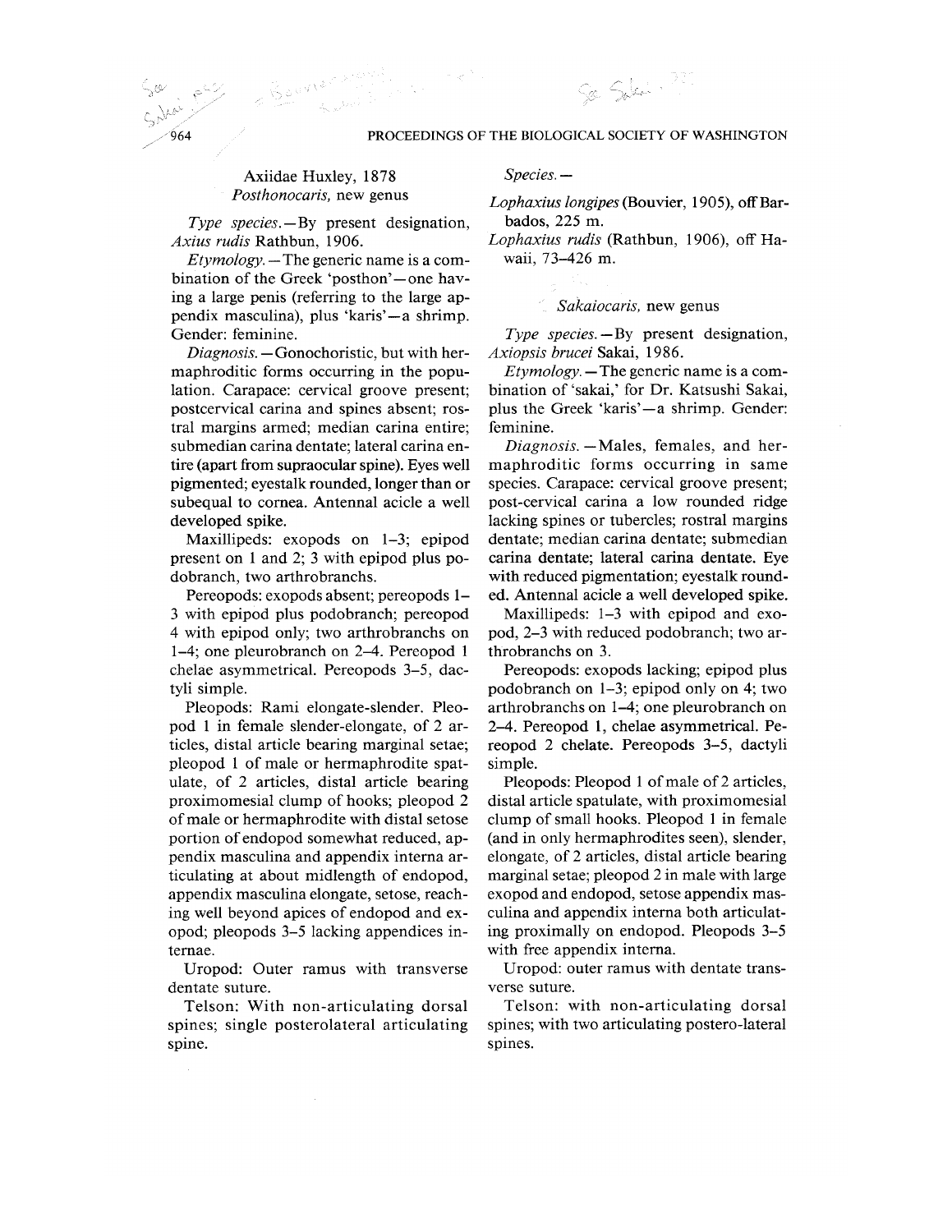

Fig. 1. Hypothetical scheme for derivation of the Calocarididae from more generalized Axiidae, illustrating pleopods 1 and 2, and changes in character-states. Endopod of pleopod 2 shaded. (Abbreviations: app. int. appendix interna; app. mas.—appendix masculina; pi.—pleopod.)

### *Species.* —

*Sakaiocaris brucei* (Sakai, 1986); off Western Australia, in hexactinellid sponges, 296-458 m.

## Discussion

Three synapomorphies separate the Calocarididae from the Axiidae (s.l.). 1. Invariable hermaphroditism. 2. Enlargement of the appendix masculina of pleopod 2, along with loss of the setose distal element of the endopod. 3. Eye reduction and loss of eye pigment.

A possible pathway in the development of hermaphroditism, from purely gonochoristic forms (e.g., *Coralaxius),* through forms having some hermaphrodites in the population (e.g., *Posthonocaris, Sakaiocaris),* to purely hermaphroditic forms *(Calo-*

*caris, Calastacus, Callistocaris, Lophaxius),*  is illustrated in Fig. 1. *Coralaxius* Kensley & Gore, 1981, is purely gonochoristic, and possesses sexually dimorphic first pleopods. In the male, the first pleopod is uniramous and biarticulate, the distal article being spatuiate and having a clump of mesial hooks. These latter are presumed to come from the appendix interna which has fused with the endopod; the exopod has either been lost or has fused with the endopod. It is postulated that the genera *Posthonocaris*  and *Sakaiocaris* have hermaphroditic forms in the population. In these, the first pleopod of the female or protandrous hermaphrodite is a slender setose, uniramous, biarticulate structure, while in the males, a spatuiate first pleopod very similar to those found in the Calocarididae is seen. The presence of pro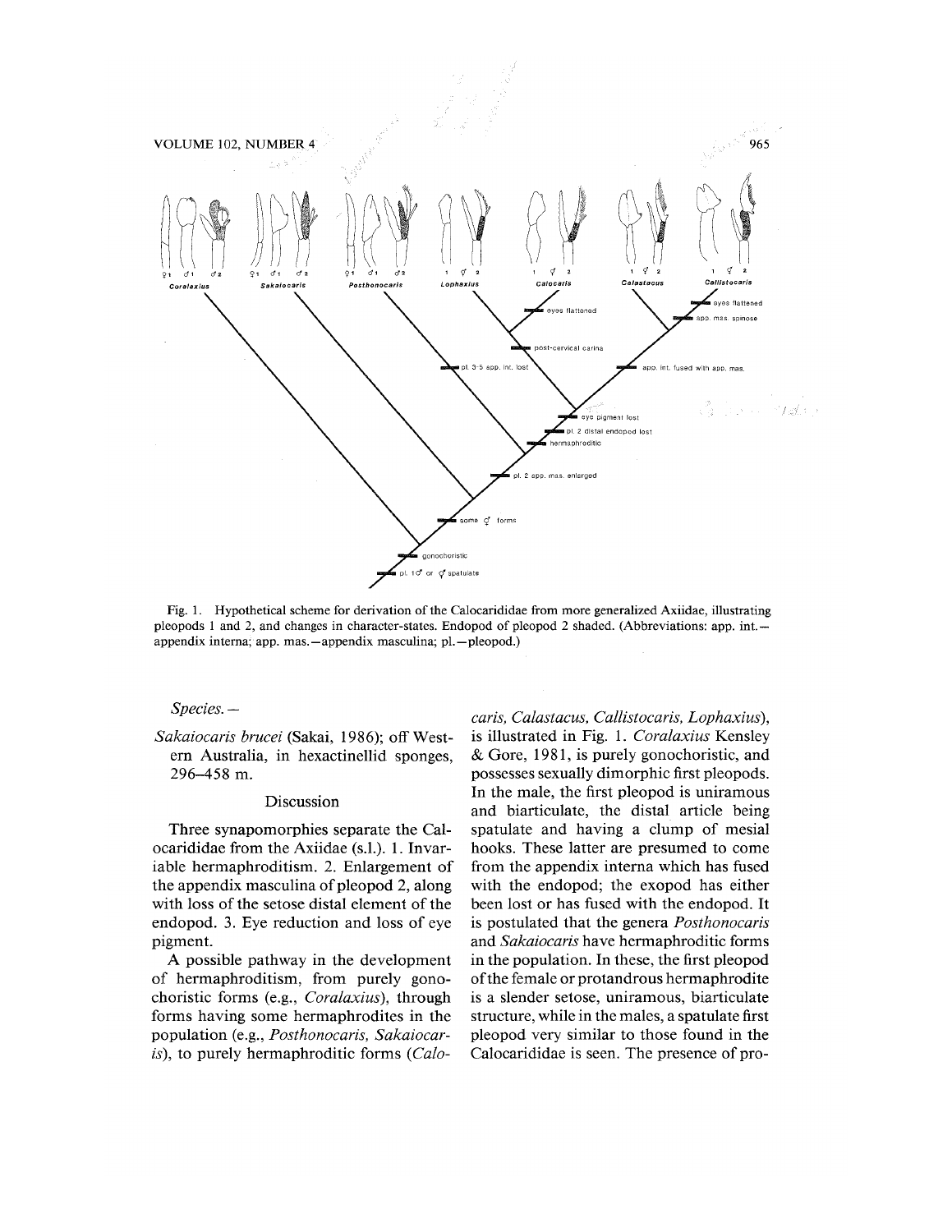tandrous hermaphrodites in populations of decapod species has been well documented. Policansky (1982) mentions a variety of decapod crustaceans in which protandry occurs, including *Calocaris macandreae* in which the biology, and especially reproduction, has been well examined (see Wollebaek 1909, Runnstrom 1925, Buchanan 1963). Bauer (1986) reported the presence of primary males, primary females, and protandric hermaphrodites that pass through a male phase, a transitional phase, and then become breeding females, in the hippolytid caridean shrimp *Thor manningi.* While ten specimens of *Sakaiocaris brucei* and four specimens of the two species of *Posthonocaris* form too small a sample on which to state with certainty that protandrous hermaphrodites occur in these populations, the dimensions of the specimens (at least of the former species) would seem to suggest this. The only ovigerous female of *S. brucei* seen has a carapace length of 21.9 mm; the three hermaphrodites with their female first pleopods measure 16.1, 19.6, and 20.0 mm (suggesting that these are either in the transitional phase or approaching the breeding female phase), while five males range from 13.8-23.3 mm.

*Posthonocaris* seems to represent a more advanced stage than *Sakaiocaris,* in this supposed trend towards hermaphroditism. This is seen in the reduction of the setose distal portion of endopod of pleopod 2, an elongation of the proximal non-setose portion, and marked enlargement of the appendix masculina. In the fully hermaphroditic calocaridids *Calastacus* and *Callistocaris,* the final stage of this trend, with complete loss of the distal endopod, and enlargement and specialization of the appendix masculina, with which the appendix interna has fused, can be seen.

There would seem to be a correlation between development of hermaphroditism and depth distribution in this group of thalassinideans. *Coralaxius,* with its spatulate first pleopod in the male, is a shallow  $(11-76 \text{ m})$ coral reef inhabitant. *Sakaiocaris* inhabits hexactinellid sponges in 296-456 m. Perhaps there is a reproductive advantage in having a hermaphroditic phase in this species, given its cryptic habit. Species of *Posthonocaris* have been recorded in depths of 73-426 m; *Calocaris* from 89-1072 m; *Callistocaris from* 809-1000 m; *Calastacus*  from 970-1208 m; *Lophaxius* from 1733 m.

Loss of eye pigment and corneal facets, along with a breakdown of the distinction between cornea and stalk, can be seen in the four genera of the Calocarididae, suggesting loss of function linked to increased depth distribution. The hypothetical scheme proposed in Fig. 1 requires that anteriorly flattened eyes arose independently in *Calocaris*  and *Callistocaris,* which is not unfeasible. Similar flattening of eyes can be seen in several decapod groups such as cave-dwelling hippolytid shrimps, deepsea bresiliid shrimp, as well as in the stomatopod genus *Bathysquilla* (R. B. Manning, pers. comm.).

## Acknowledgments

I am very grateful to the following for the loan of material: A. J. Bruce of the Northern Territory Museum of Arts and Sciences, Australia; A. Johnson of the museum of Comparative Zoology, Harvard University; R. Springthorpe of the Australian Museum, Sydney; M. van der Merwe of the South African Museum, Cape Town. I thank F. A. Chace, Jr., A. B. Williams, and R. B. Manning, all of the Smithsonian Institution, for their (as always) perceptive comments and improvements to the manuscript.

#### Literature Cited

- Alcock, A. 1901. A descriptive catalogue of the Indian deep-sea Crustacea Decapoda Macrura and Anomala, in the Indian Museum. Being a revised account of the deep-sea species collected by the Royal Indian Marine Survey Ship Investigator. Calcutta, Trustees of the Indian Museum. 286 pp, 3 pis.
	- , & A. R. S. Anderson. 1896. Illustrations of the zoology of the Royal Indian Marine Survey Ship Investigator under the command of Commander T. H. Heming, R.N. Crustacea, Part 4, plates 16-27; Calcutta. Office of the Superintendent of Government Printing, India.